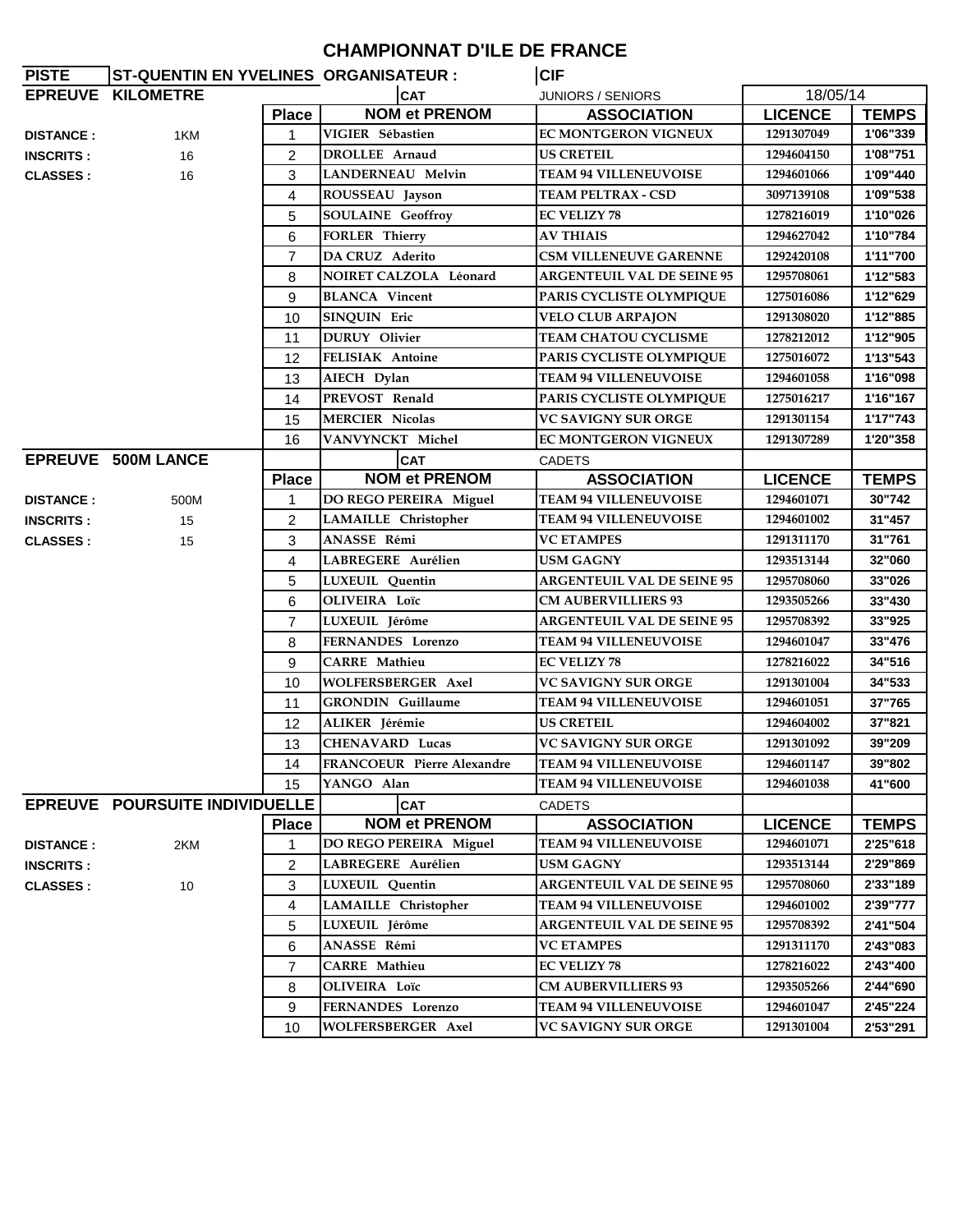|                       | <b>EPREUVE KILOMETRE LANCE</b> |                | <b>CAT</b>                                      | JUNIORS / SENIORS                                     |                          |              |
|-----------------------|--------------------------------|----------------|-------------------------------------------------|-------------------------------------------------------|--------------------------|--------------|
|                       |                                | <b>Place</b>   | <b>NOM et PRENOM</b>                            | <b>ASSOCIATION</b>                                    | <b>LICENCE</b>           | <b>TEMPS</b> |
| <b>DISTANCE:</b>      | 1KM                            | $\mathbf{1}$   | DO REGO Fabio                                   | <b>AS CORBEIL ESSONNES</b>                            | 1291302036               | 1'03"004     |
| <b>INSCRITS:</b>      | 11                             | 2              | <b>MAFFEIS</b> Dany                             | <b>EC ARMEE DE TERRE</b>                              | 1278218047               | 1'03"099     |
| <b>CLASSES:</b>       | 11                             | 3              | LEVASSEUR Jordan                                | <b>EC ARMEE DE TERRE</b>                              | 1278218031               | 1'03"155     |
|                       |                                | 4              | JAVELLY Luis                                    | <b>US CRETEIL</b>                                     | 1294604088               | 1'03"872     |
|                       |                                | 5              | RIEBEL Mathieu                                  | <b>EC MONTGERON VIGNEUX</b>                           | 1291307112               | 1'03"992     |
|                       |                                | 6              | <b>MAITRE Cyril</b>                             | <b>TEAM PELTRAX - CSD</b>                             | 1277115044               | 1'04"375     |
|                       |                                | $\overline{7}$ | <b>TESSIER</b> Jason                            | EC MONTGERON VIGNEUX                                  | 3499038028               | 1'05"968     |
|                       |                                | 8              | <b>FORLER Thierry</b>                           | <b>AV THIAIS</b>                                      | 1294627042               | 1'06"933     |
|                       |                                | 9              | NOIRET CALZOLA Léonard                          | <b>ARGENTEUIL VAL DE SEINE 95</b>                     | 1295708061               | 1'08"985     |
|                       |                                | 10             | DUCHESNE Mickaël                                | <b>US CRETEIL</b>                                     | 1294604085               | 1'09"212     |
|                       |                                | 11             | NOIRET Christian                                | <b>ARGENTEUIL VAL DE SEINE 95</b>                     | 1295708062               | 1'17"760     |
|                       | EPREUVE POURSUITE INDIVIDUELLE |                | <b>CAT</b>                                      | <b>JUNIORS / SENIORS</b>                              |                          |              |
|                       |                                | <b>Place</b>   | <b>NOM et PRENOM</b>                            | <b>ASSOCIATION</b>                                    | <b>LICENCE</b>           | <b>TEMPS</b> |
| <b>DISTANCE:</b>      | 4KM                            | 1              | <b>JAVELLY Luis</b>                             | <b>US CRETEIL</b>                                     | 1294604088               | 4'48"410     |
| <b>INSCRITS:</b>      |                                | 2              | <b>MAITRE Cyril</b>                             | TEAM PELTRAX - CSD                                    | 1277115044               | 4'51"558     |
| <b>CLASSES:</b>       | 10                             | 3              | RIEBEL Mathieu                                  | <b>EC MONTGERON VIGNEUX</b>                           | 1291307112               | 4'52"580     |
|                       |                                | 4              | LEVASSEUR Jordan                                | <b>EC ARMEE DE TERRE</b>                              | 1278218031               | 4'52"911     |
|                       |                                | 5              | MAFFEIS Dany                                    | <b>EC ARMEE DE TERRE</b>                              | 1278218047               | 4'52"985     |
|                       |                                | 6              | DO REGO Fabio                                   | <b>AS CORBEIL ESSONNES</b>                            | 1291302036               | 4'57"239     |
|                       |                                | $\overline{7}$ | TESSIER Jason                                   | EC MONTGERON VIGNEUX                                  | 3499038028               | 4'59"459     |
|                       |                                | 8              | <b>NOIRET CALZOLA Léonard</b>                   | <b>ARGENTEUIL VAL DE SEINE 95</b>                     | 1295708061               | 5'06"527     |
|                       |                                | 9              | <b>FORLER Thierry</b>                           | <b>AV THIAIS</b>                                      | 1294627042               | 5'19"711     |
|                       |                                | 10             | DUCHESNE Mickaël                                | <b>US CRETEIL</b>                                     | 1294604085               | 5'25"761     |
| <b>EPREUVE OMNIUM</b> |                                |                | <b>CAT</b>                                      | <b>CADETS</b>                                         |                          |              |
|                       |                                | <b>Place</b>   | <b>NOM et PRENOM</b>                            | <b>ASSOCIATION</b>                                    | <b>LICENCE</b>           | <b>TEMPS</b> |
| <b>DISTANCE:</b>      |                                | 1              | DO REGO PEREIRA Miguel                          | <b>TEAM 94 VILLENEUVOISE</b>                          | 1294601071               |              |
| <b>INSCRITS:</b>      | 10                             | 2              | LABREGERE Aurélien                              | <b>USM GAGNY</b>                                      | 1293513144               |              |
| <b>CLASSES:</b>       | 10                             | 3              | LUXEUIL Quentin                                 | <b>ARGENTEUIL VAL DE SEINE 95</b>                     | 1295708060               |              |
|                       |                                | 4              | ANASSE Rémi                                     | <b>VC ETAMPES</b>                                     | 1291311170               |              |
|                       |                                | 5              | <b>LAMAILLE</b> Christopher                     | <b>TEAM 94 VILLENEUVOISE</b>                          | 1294601002               |              |
|                       |                                | 6              | LUXEUIL Jérôme                                  | <b>ARGENTEUIL VAL DE SEINE 95</b>                     | 1295708392               |              |
|                       |                                | $\overline{7}$ | FERNANDES Lorenzo                               | <b>TEAM 94 VILLENEUVOISE</b>                          | 1294601047               |              |
|                       |                                | 8              | <b>WOLFERSBERGER Axel</b>                       | <b>VC SAVIGNY SUR ORGE</b>                            | 1291301004               |              |
|                       |                                | 9              | <b>CARRE</b> Mathieu                            | <b>EC VELIZY 78</b>                                   | 1278216022               |              |
|                       |                                | 10             | OLIVEIRA Loïc                                   | <b>CM AUBERVILLIERS 93</b>                            | 1293505266               |              |
| <b>EPREUVE OMNIUM</b> |                                |                | <b>CAT</b>                                      | <b>JUNIORS / SENIORS</b>                              |                          |              |
|                       |                                | <b>Place</b>   | <b>NOM et PRENOM</b>                            | <b>ASSOCIATION</b>                                    | <b>LICENCE</b>           | <b>TEMPS</b> |
| <b>DISTANCE:</b>      |                                | 1              | LEVASSEUR Jordan                                | EC ARMEE DE TERRE                                     | 1278218031               |              |
| <b>INSCRITS:</b>      |                                | 2              | DO REGO Fabio                                   | <b>AS CORBEIL ESSONNES</b>                            | 1291302036               |              |
| <b>CLASSES:</b>       | 10                             | 3              | <b>MAFFEIS</b> Dany                             | <b>EC ARMEE DE TERRE</b>                              | 1278218047               |              |
|                       |                                | 4              | <b>MAITRE Cyril</b>                             | <b>TEAM PELTRAX - CSD</b>                             | 1277115044               |              |
|                       |                                | 5              | RIEBEL Mathieu                                  | <b>EC MONTGERON VIGNEUX</b>                           | 1291307112               |              |
|                       |                                |                |                                                 |                                                       |                          |              |
|                       |                                | 6              | JAVELLY Luis                                    | <b>US CRETEIL</b>                                     | 1294604088               |              |
|                       |                                | $\overline{7}$ | TESSIER Jason                                   | EC MONTGERON VIGNEUX                                  | 3499038028               |              |
|                       |                                | 8              | DUCHESNE Mickaël                                | <b>US CRETEIL</b>                                     | 1294604085               |              |
|                       |                                | 9<br>10        | <b>FORLER Thierry</b><br>NOIRET CALZOLA Léonard | <b>AV THIAIS</b><br><b>ARGENTEUIL VAL DE SEINE 95</b> | 1294627042<br>1295708061 |              |